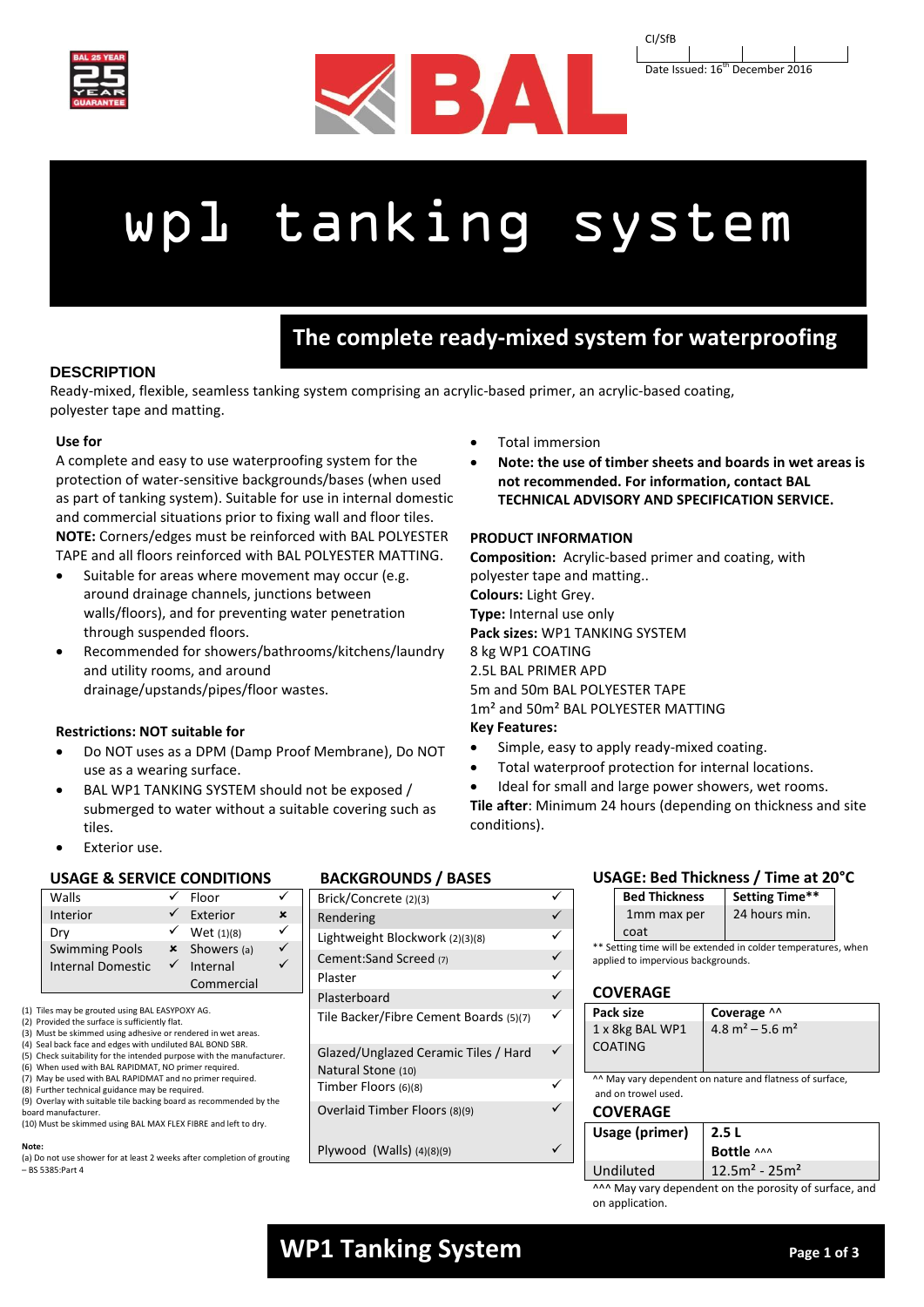#### **SURFACE PREPARATION**

#### **General**

Ensure surfaces to be tiled are flat, clean, dry, sound and free from contamination.

Before tanking, make good any uneven areas in the background/base.

Fill voids or gaps with suitable filler/adhesive or sealant, and allow to cure.

Bridge static gaps up to 1.5mm with BAL POLYESTER MATTING or TAPE.

## *Surface regularity:*

Surface Regularity is defined as the deviation in height of the surface of a flooring layer over short distances in a local area. In simpler terms, it is the 'flatness' or 'measure of unevenness' of the surface.

| <b>Class</b>    | <b>MAXIMUM</b><br><b>PERMISSABLE</b><br><b>DEVIATION FROM a</b><br><b>2M STRAIGHT EDGE</b><br>(MM) | <b>APPLICATION</b>                                                                                                                    |
|-----------------|----------------------------------------------------------------------------------------------------|---------------------------------------------------------------------------------------------------------------------------------------|
| SR1             | 3mm                                                                                                | Recommended for direct<br>fixing of tiles and slabs<br>with a tile adhesive                                                           |
| SR <sub>2</sub> | 5mm                                                                                                | For tiles & slabs bedded<br>in a cement: sand mortar<br>or a suitable tile<br>adhesive (see the<br>manufacturer's<br>recommendations) |
| SR <sub>3</sub> | 10mm                                                                                               | For tiles & slabs bedded<br>in a cement:sand semi-<br>dry mix.                                                                        |

#### **Falls & Drainage**

The floor substrate must be laid to the correct falls as recommended in BS 5385: Part 4. Gradients between 1:80 and 1:35 are recommended Falls of 1:80 should be the minimum; gradients steeper than 1:35 might be inconvenient and even dangerous. The drainage rate of the gulley/drain must exceed the flow rate of the water source i.e. shower head.

#### **SUITABLE SURFACES include:**

#### **Concrete; cement:sand screeds and rendering**

Before tiling, ensure that the substrate is flat (SR1), free from efflorescence, laitance, dirt, polished concrete and other loose materials. Remove by the use of suitable mechanical methods. Allow the following minimum drying times:

– Concrete/concrete block walls/clay brickwork: 6 weeks

– Cement:sand screed: 3 weeks

– Cement:sand rendering: 2 weeks

**BAL QUICKSET CEMENT:sand screeds and rendering**

– Bonded screeds: 4 hours*\*\**

– Unbonded/floating screeds: 48 hours

– Rendering (bonded): 4 hours*\*\**

# **BAL BOND SBR SLURRY**

*\*\*1 part dry sand to 1 part BAL QUICKSET CEMENT by weight,* 

*mixed with appropriate amount of BAL BOND SBR pre-diluted 1:1 with clean cold water to achieve desired consistency.* **BAL QUICKSET RENDER**: 2 hours

## **Lightweight blockwork/walling**

Allow new block mortar to dry for minimum 6 weeks before rendering /plastering. In limited areas apply a skim coat using BAL RAPIDSET FLEXIBLE FIBRE or BAL QUICKSET RENDER for large areas. Ensure the walls are sufficiently flat (SR1). Allow to dry before applying BAL WP1 TANKING SYSTEM NOTE: Only suitable for internal environments.

*Important information: the use of timber boards and sheets should be avoided if possible in wet conditions. Ideally, on walls; wood based sheets or boards should be replaced or over boarded using plasterboard or a suitable tile backing board before applying BAL WP1 TANKING SYSTEM.*

*Timber-based sheets and boards are not recommended for use in commercial/ power showers etc.*

## **Plywood walls (internal dry areas only) - Internal only See Note\***

NOTE: For further information on other backgrounds and preparation, contact BAL TECHNICAL ADVISORY AND SPECIFICATION SERVICE.

# **Overlaid timber floors (min. 15mm) – Internal See Note\***

Ensure timber floor (i) is sufficiently rigid and stable to receive tiles; (ii) can carry the additional static and dynamic load without excessive deflection; and (iii) has adequate ventilation under the timber.

Overlay existing timber floor with e.g. a suitable water resistant grade plywood, min. 15mm thick, screwed (not nailed) at 300mm centres.

Alternatively overlay using a suitable tile backing board of a minimum thickness of 10mm or as per the board manufacturer's recommendations

Seal timber surface on the underside and edges with undiluted BAL BOND SBR. Allow to dry.

**For further advice, contact BAL TECHNICAL ADVISORY AND SPECIFICATION SERVICE.**

## **Tongued and grooved floorboards with suitable uncoupling mat - Internal only See Note\***

Ensure boards are flat (SR1) dry, rigid and securely fixed (screwed to joints at 300mm centres, including any crossnoggings, if necessary). Sand (abrade) surface and ensure any surface coatings removed, e.g. varnish, lacquers, etc. before priming with 2 coats of (second coat applied at 90<sup>o</sup> to the first):

– BAL PRIME APD (undiluted) or

– BAL BOND SBR (diluted 1:2 by volume with clean water) Allow each coat of primer to dry.

If necessary the floor may require levelling using a suitable BAL leveller such as BAL LEVEL MAX and allow to dry before installing BAL RAPID-MAT, once the mat is applied, BAL WP1 TANKING SYSTEM can be applied over the mat once the adhesive is dry. No priming required when applying onto BAL RAPID-MAT.

# **WP1 Tanking System** *Page 2 of 3*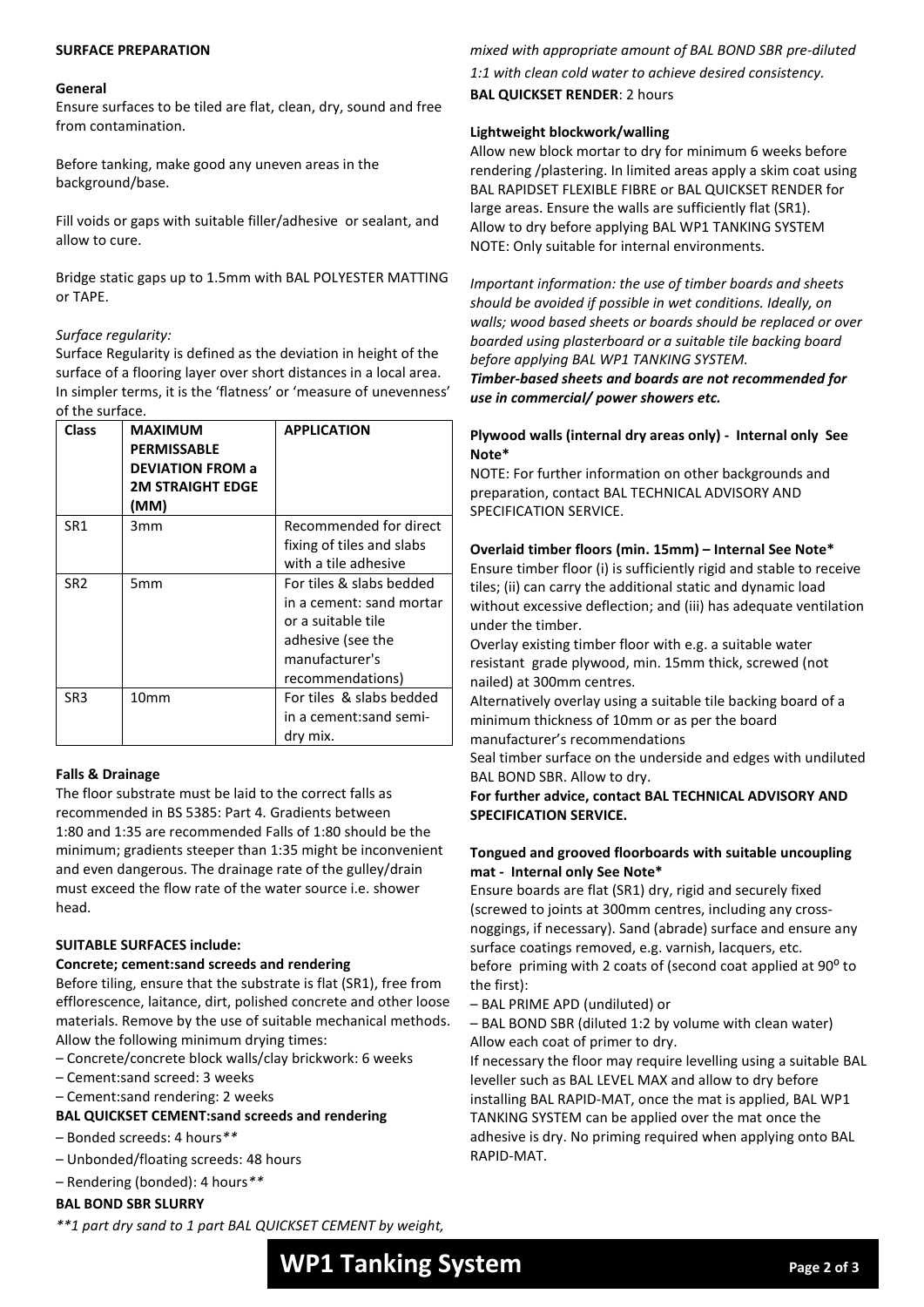## **Dense concrete/blockwork walling**

Allow new block mortar to dry for minimum 6 weeks before rendering /plastering. If direct fixing tiles, wall must be smooth-faced and sufficiently flat (SR1).

Weight restrictions for tiling i.e. a maximum weight of 32kg/m².

#### **Plaster (finish coat only) – Internal only**

Must be at least 4 weeks old before tiling. Ensure that the plaster is free from dust, laitance and friable material. If *plaster is shiny or polished*, brush thoroughly with a stiff bristled brush and remove any surface dust.

Weight restrictions for tiling onto plaster walls i.e. a maximum weight of 20kg/m².

#### **Plasterboard (If required) - Internal only**

Ensure boards are dry, securely fixed and rigid and suitable thickness used.

NOTE if the plasterboard is dot and dabbed at 300mm centres and around the perimeter then leave to dry before fixing tiles. Weight restrictions for tiling onto plasterboard i.e. a maximum weight of 32kg/m².

## **Glazed/Unglazed ceramic tiles, quarry tiles, terrazzo and natural stone**

For walls ensure that existing tiles/stone are soundly bonded to a stable background and are sufficiently strong enough to support the weight of the new tiling.

For floors ensure that the existing finish is firmly adhered to the base.

If areas are loose or hollow-sounding, remove and make good with BAL QUICKSET RENDER or BAL QUICKSET CEMENT, 1:3 cement:sand mortar over a slurry bonding coat (1 part sand to 1 part cement by weight, mixed with appropriate amount of BAL BOND SBR pre-diluted 1:1 with clean cold water to achieve desired consistency).

Before applying, the surface must be skimmed with BAL MAX-FLEX FIBRE or BAL RAPIDSET FLEXIBLE FIBRE with BAL ADMIX AD1 (1 part BAL ADMIX AD1 to 3 parts clean cold water). Weight restrictions will depend on the background, contact BAL TECHNICAL ADVISORY AND SPECIFICATION SERVICE.

#### **Fibre reinforced cement boards and lightweight tile backer boards**

Install boards to BS 5385 – i.e. moisture-resistant boards screwed to seasoned timber or suitable proprietary framework at maximum 300mm centres vertically and horizontally or as per the board manufacturer's recommendations. Ensure no fixings protrude.

IMPORTANT NOTE: Obtain manufacturer's confirmation that boards are suitable for the tiling application and for relevant fixing instructions.

Weight restrictions will depend on the background, contact BAL TECHNICAL ADVISORY AND SPECIFICATION SERVICE.

#### **Undertile electrical heating systems**

NOTE: For further information on other backgrounds and preparation, contact BAL TECHNICAL ADVISORY AND SPECIFICATION SERVICE.

#### **Heated Screeds**

Suitable for sand/cement screeds with water fed underfloor heating encased within.

NOTE: For further information on other backgrounds and preparation, contact BAL TECHNICAL ADVISORY AND SPECIFICATION SERVICE.

#### **APPLICATION/USAGE**

Do NOT use in temperatures below 5°C or in damp conditions.

#### **Tool recommendations**

| <b>To Apply</b>              | To Finish (maximum 1mm<br>per coat) |
|------------------------------|-------------------------------------|
|                              |                                     |
| Brush Applied (more than     | Brush Applied (more than            |
| one coat maybe required)     | one coat maybe required)            |
| Roller Applied (more than    | Roller Applied (more than           |
| one coat maybe required)     | one coat maybe required)            |
| <b>Steel Floating Trowel</b> | <b>Steel Floating Trowel</b>        |

#### **Application procedure**

- 1. Prime all surfaces with BAL PRIME APD and allow to dry (15-30mins), apply second coat 90° to the first. Allow to dry between coats.
- 2. Using a suitable brush or steel float, apply BAL WATERPROOF COATING at:
- Internal and external corners of wall/partitions.
- Wall junctions with bases/upstands/columns.
- At pipe penetration points/drainage channels/outlets and pipes.
- Junction of different bases/backgrounds materials.
- Crack and joints in background/base.
- 3. Reinforce with BAL POLYESTER TAPE.
- 4. Apply second coat of BAL WATERPROOF COATING over the BAL POLYESTER TAPE.
- 5. Using brush or steel float, apply BAL WATERPROOF COATING to primed walls at a max. 1mm thickness.
- 6. Apply BAL WATERPROOF COATING to primed floor.
- 7. Floor areas, reinforce with BAL POLYESTER MATTING (may be cut to correct size with scissors).
- 8. Bed matting into coating and apply a second layer of BAL WATERPROOF COATIMG over the top.
- 9. Allow membrane to dry for minimum 24 hours before tiling.

When dry, BAL WATERPROOF COATING is suitable for BAL ready-mixed adhesive such as BAL WHITE STAR PLUS, (walls only) or cementitious powder adhesives. No priming required on to the BAL WATERPROOF COATING.

Note: For further information on drying times, see BAL PRODUCT TECHNICAL DATA SHEET.

# **WP1 Tanking System** *Page 3 of 4*